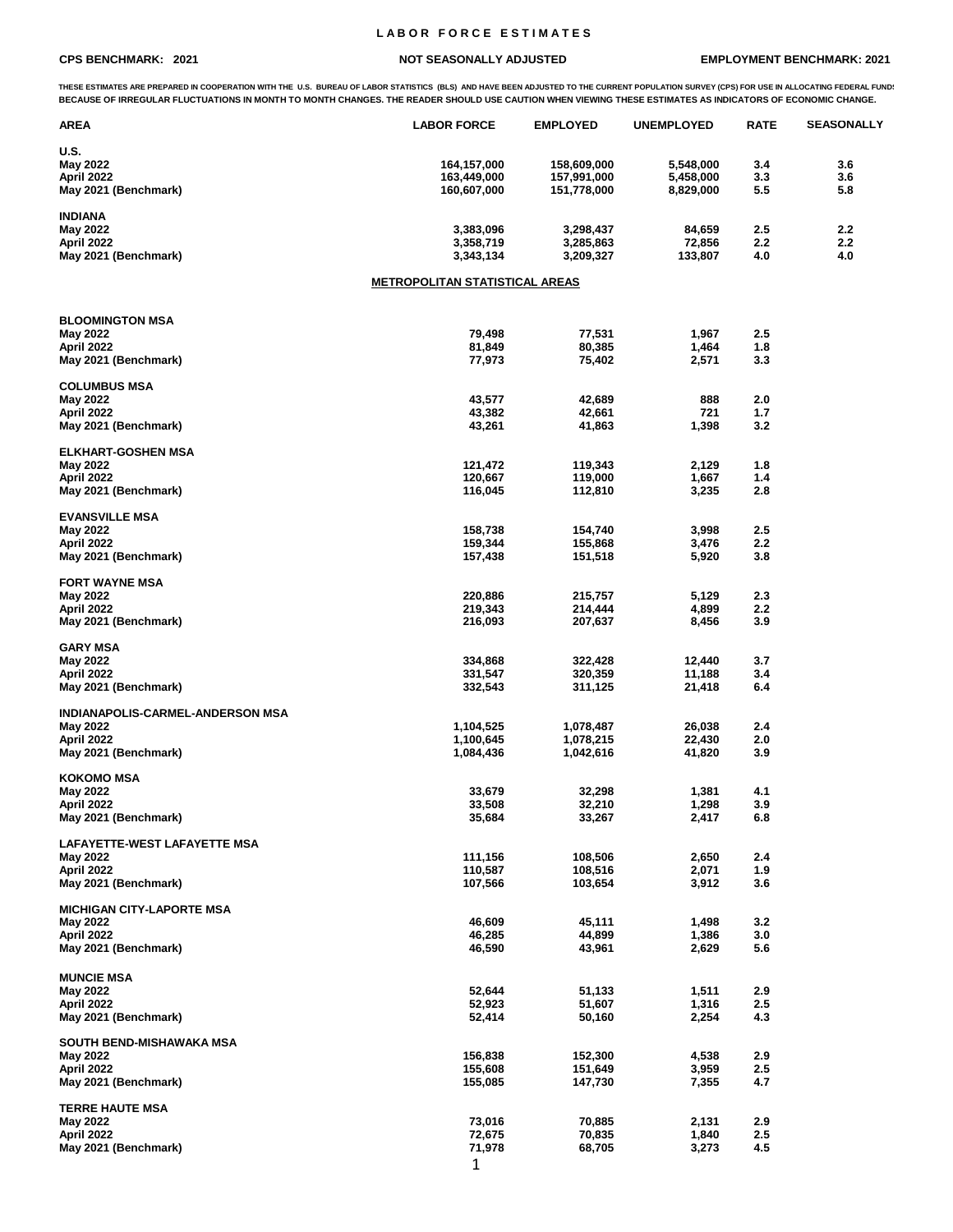| AREA                                                                                       | <b>LABOR FORCE</b>            | <b>EMPLOYED</b>               | <b>UNEMPLOYED</b>       | <b>RATE</b>       |
|--------------------------------------------------------------------------------------------|-------------------------------|-------------------------------|-------------------------|-------------------|
|                                                                                            | <u>COUNTIES</u>               |                               |                         |                   |
| ADAMS<br>May 2022<br>April 2022<br>May 2021 (Benchmark)                                    | 16,995<br>16,487<br>16,683    | 16,683<br>16,234<br>16,288    | 312<br>253<br>395       | 1.8<br>1.5<br>2.4 |
| ALLEN (FORT WAYNE MSA)<br>May 2022<br>April 2022<br>May 2021 (Benchmark)                   | 188,685<br>187,547<br>184,820 | 184,179<br>183,196<br>177,266 | 4,506<br>4,351<br>7,554 | 2.4<br>2.3<br>4.1 |
| <b>BARTHOLOMEW (COLUMBUS MSA)</b><br>May 2022<br>April 2022<br>May 2021 (Benchmark)        | 43,577<br>43,382<br>43,261    | 42,689<br>42,661<br>41,863    | 888<br>721<br>1,398     | 2.0<br>1.7<br>3.2 |
| BENTON (LAFAYETTE-WEST LAFAYETTE MSA)<br>May 2022<br>April 2022<br>May 2021 (Benchmark)    | 4,427<br>4,313<br>4,259       | 4,335<br>4,239<br>4,132       | 92<br>74<br>127         | 2.1<br>1.7<br>3.0 |
| <b>BLACKFORD</b><br>May 2022<br>April 2022<br>May 2021 (Benchmark)                         | 4,651<br>4,606<br>4,717       | 4,522<br>4,491<br>4,520       | 129<br>115<br>197       | 2.8<br>2.5<br>4.2 |
| BOONE (INDIANAPOLIS-CARMEL-ANDERSON MSA)<br>May 2022<br>April 2022<br>May 2021 (Benchmark) | 37,963<br>37,692<br>36,913    | 37,300<br>37,192<br>36,053    | 663<br>500<br>860       | 1.7<br>1.3<br>2.3 |
| BROWN (INDIANAPOLIS-CARMEL-ANDERSON MSA)<br>May 2022<br>April 2022<br>May 2021 (Benchmark) | 7,727<br>7,698<br>7,572       | 7,538<br>7,532<br>7,294       | 189<br>166<br>278       | 2.4<br>2.2<br>3.7 |
| CARROLL (LAFAYETTE-WEST LAFAYETTE MSA)<br>May 2022<br>April 2022<br>May 2021 (Benchmark)   | 9,898<br>9,749<br>9,548       | 9,678<br>9,561<br>9,240       | 220<br>188<br>308       | 2.2<br>1.9<br>3.2 |
| CASS<br>May 2022<br>April 2022<br>May 2021 (Benchmark)                                     | 17,273<br>16,958<br>17,500    | 16,839<br>16,585<br>16,816    | 434<br>373<br>684       | 2.5<br>2.2<br>3.9 |
| CLARK (LOUISVILLE MSA)<br>May 2022<br>April 2022<br>May 2021 (Benchmark)                   | 63,052<br>62,745<br>61,834    | 61,638<br>61,552<br>59,615    | 1,414<br>1,193<br>2,219 | 2.2<br>1.9<br>3.6 |
| CLAY (TERRE HAUTE MSA)<br>May 2022<br>April 2022<br>May 2021 (Benchmark)                   | 11,789<br>11,708<br>11,559    | 11,471<br>11,444<br>11,116    | 318<br>264<br>443       | 2.7<br>2.3<br>3.8 |
| CLINTON<br>May 2022<br>April 2022<br>May 2021 (Benchmark)                                  | 16,977<br>16,653<br>16,986    | 16,630<br>16,367<br>16,451    | 347<br>286<br>535       | 2.0<br>1.7<br>3.1 |
| CRAWFORD<br>May 2022<br>April 2022<br>May 2021 (Benchmark)                                 | 4,808<br>4,738<br>4,828       | 4,681<br>4,623<br>4,653       | 127<br>115<br>175       | 2.6<br>2.4<br>3.6 |
| <b>DAVIESS</b><br>May 2022<br>April 2022<br>May 2021 (Benchmark)                           | 16,548<br>16,122<br>16,549    | 16,234<br>15,882<br>16,127    | 314<br>240<br>422       | 1.9<br>1.5<br>2.6 |
| DEARBORN (CINCINNATI MSA)<br>May 2022<br>April 2022<br>May 2021 (Benchmark)                | 25,524<br>25,294<br>25,356    | 24,965<br>24,814<br>24,548    | 559<br>480<br>808       | 2.2<br>1.9<br>3.2 |
| <b>DECATUR</b><br>May 2022<br>April 2022<br>May 2021 (Benchmark)                           | 14,685<br>14,299<br>14,875    | 14,373<br>14,037<br>14,412    | 312<br>262<br>463       | 2.1<br>1.8<br>3.1 |
| <b>DEKALB</b><br>May 2022<br>April 2022<br>May 2021 (Benchmark)                            | 22,194<br>21,831<br>22,153    | 21,760<br>21,478<br>21,471    | 434<br>353<br>682       | 2.0<br>1.6<br>3.1 |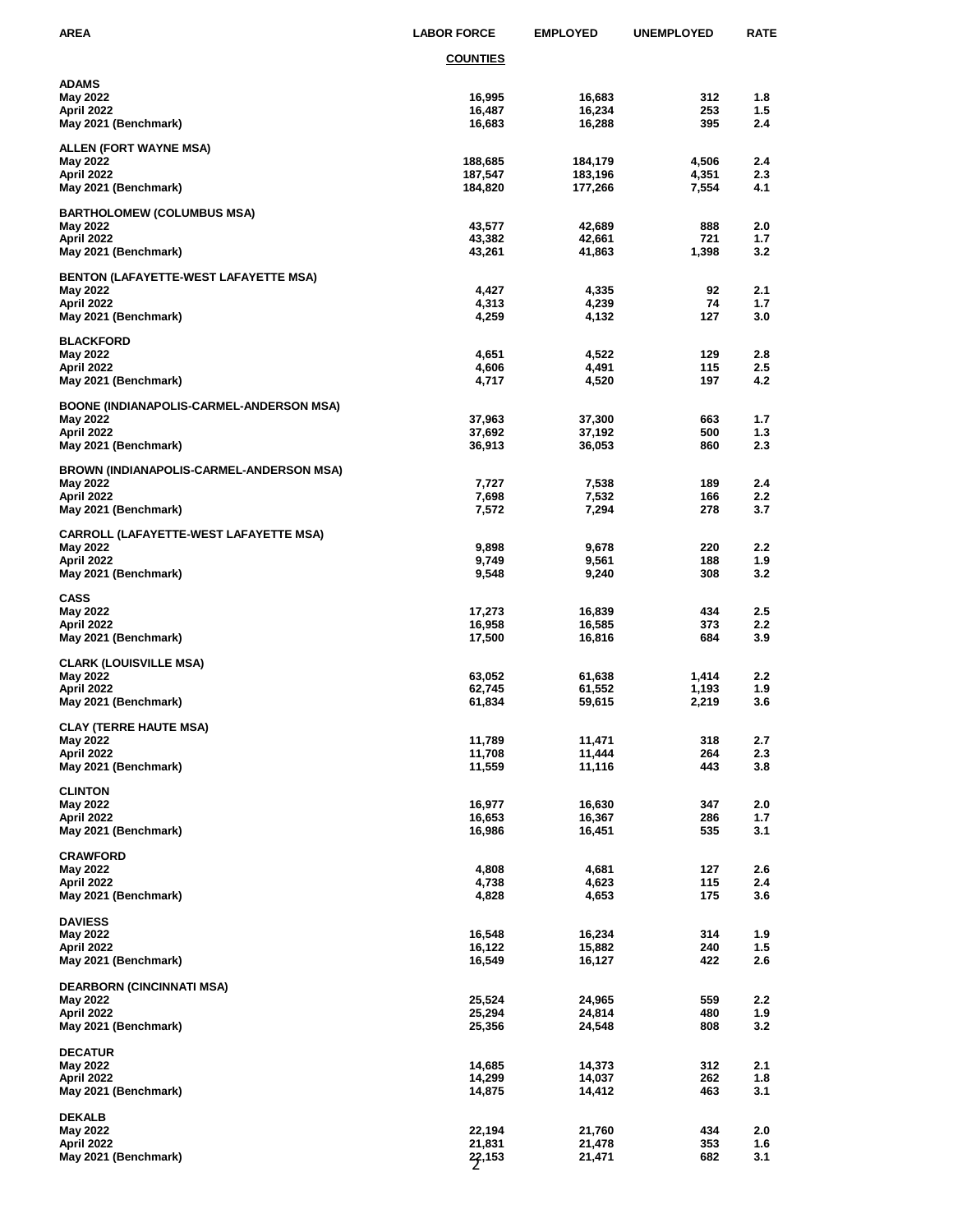| AREA                                                   | <b>LABOR FORCE</b> | <b>EMPLOYED</b>    | <b>UNEMPLOYED</b> | <b>RATE</b> |
|--------------------------------------------------------|--------------------|--------------------|-------------------|-------------|
| <b>DELAWARE (MUNCIE MSA)</b>                           |                    |                    |                   |             |
| May 2022                                               | 52,644             | 51,133             | 1,511             | 2.9         |
| April 2022                                             | 52,923             | 51,607             | 1,316             | 2.5         |
| May 2021 (Benchmark)                                   | 52,414             | 50,160             | 2,254             | 4.3         |
| <b>DUBOIS</b>                                          |                    |                    |                   |             |
| May 2022                                               | 22,102             | 21,700             | 402               | 1.8         |
| April 2022<br>May 2021 (Benchmark)                     | 21,521<br>22,404   | 21,212<br>21,822   | 309<br>582        | 1.4<br>2.6  |
|                                                        |                    |                    |                   |             |
| ELKHART (ELKHART-GOSHEN MSA)                           |                    |                    |                   |             |
| May 2022                                               | 121,472            | 119,343<br>119,000 | 2,129             | 1.8         |
| April 2022<br>May 2021 (Benchmark)                     | 120,667<br>116,045 | 112,810            | 1,667<br>3,235    | 1.4<br>2.8  |
|                                                        |                    |                    |                   |             |
| <b>FAYETTE</b>                                         |                    |                    |                   |             |
| May 2022<br>April 2022                                 | 8,114<br>7,983     | 7,812<br>7,733     | 302<br>250        | 3.7<br>3.1  |
| May 2021 (Benchmark)                                   | 8,439              | 8,028              | 411               | 4.9         |
|                                                        |                    |                    |                   |             |
| <b>FLOYD (LOUISVILLE MSA)</b><br>May 2022              | 42,530             | 41,638             | 892               | 2.1         |
| April 2022                                             | 42,285             | 41,557             | 728               | 1.7         |
| May 2021 (Benchmark)                                   | 41,539             | 40,267             | 1,272             | 3.1         |
|                                                        |                    |                    |                   |             |
| <b>FOUNTAIN</b><br>May 2022                            | 7,885              | 7,714              | 171               | 2.2         |
| April 2022                                             | 7,640              | 7,504              | 136               | 1.8         |
| May 2021 (Benchmark)                                   | 7,698              | 7,457              | 241               | 3.1         |
| <b>FRANKLIN</b>                                        |                    |                    |                   |             |
| May 2022                                               | 11,218             | 10,969             | 249               | 2.2         |
| April 2022                                             | 10,828             | 10,631             | 197               | 1.8         |
| May 2021 (Benchmark)                                   | 11,273             | 10,943             | 330               | 2.9         |
| <b>FULTON</b>                                          |                    |                    |                   |             |
| May 2022                                               | 9,481              | 9,249              | 232               | 2.4         |
| April 2022                                             | 9,178              | 8,979              | 199               | $2.2\,$     |
| May 2021 (Benchmark)                                   | 9,587              | 9,240              | 347               | 3.6         |
| <b>GIBSON</b>                                          |                    |                    |                   |             |
| May 2022                                               | 19,324             | 18,956             | 368               | 1.9         |
| April 2022                                             | 19,000             | 18,704             | 296               | 1.6         |
| May 2021 (Benchmark)                                   | 19,392             | 18,870             | 522               | 2.7         |
| GRANT                                                  |                    |                    |                   |             |
| May 2022                                               | 31,547             | 30,724             | 823               | 2.6         |
| April 2022<br>May 2021 (Benchmark)                     | 31,269<br>31,787   | 30,549<br>30,527   | 720<br>1,260      | 2.3<br>4.0  |
|                                                        |                    |                    |                   |             |
| <b>GREENE</b>                                          |                    |                    |                   |             |
| May 2022<br>April 2022                                 | 13,501<br>13,433   | 13,135             | 366<br>300        | 2.7<br>2.2  |
| May 2021 (Benchmark)                                   | 13,444             | 13,133<br>12,959   | 485               | 3.6         |
|                                                        |                    |                    |                   |             |
| HAMILTON (INDIANAPOLIS-CARMEL-ANDERSON MSA)            |                    |                    |                   |             |
| May 2022<br>April 2022                                 | 194,122<br>193,317 | 190,651<br>190,621 | 3,471<br>2,696    | 1.8<br>1.4  |
| May 2021 (Benchmark)                                   | 188,955            | 184,308            | 4,647             | 2.5         |
|                                                        |                    |                    |                   |             |
| HANCOCK (INDIANAPOLIS-CARMEL-ANDERSON MSA)<br>May 2022 | 42,469             | 41,571             | 898               | 2.1         |
| April 2022                                             | 42,226             | 41,492             | 734               | 1.7         |
| May 2021 (Benchmark)                                   | 41,350             | 40,180             | 1,170             | 2.8         |
| <b>HARRISON (LOUISVILLE MSA)</b>                       |                    |                    |                   |             |
| May 2022                                               | 20,573             | 20,146             | 427               | 2.1         |
| April 2022                                             | 20,438             | 20,092             | 346               | 1.7         |
| May 2021 (Benchmark)                                   | 20,054             | 19,483             | 571               | 2.8         |
| HENDRICKS (INDIANAPOLIS-CARMEL-ANDERSON MSA)           |                    |                    |                   |             |
| May 2022                                               | 94,609             | 92,734             | 1,875             | 2.0         |
| April 2022                                             | 94,243             | 92,735             | 1,508             | 1.6         |
| May 2021 (Benchmark)                                   | 92,236             | 89,641             | 2,595             | 2.8         |
| <b>HENRY</b>                                           |                    |                    |                   |             |
| May 2022                                               | 21,893             | 21,373             | 520               | 2.4         |
| April 2022                                             | 21,749             | 21,287             | 462               | 2.1         |
| May 2021 (Benchmark)                                   | 21,815             | 21,040             | 775               | 3.6         |
| HOWARD (KOKOMO MSA)                                    |                    |                    |                   |             |
| May 2022                                               | 33,679             | 32,298             | 1,381             | 4.1         |
| April 2022<br>May 2021 (Benchmark)                     | 33,508<br>35,684   | 32,210<br>33,267   | 1,298<br>2,417    | 3.9<br>6.8  |
|                                                        |                    |                    |                   |             |
|                                                        | 3                  |                    |                   |             |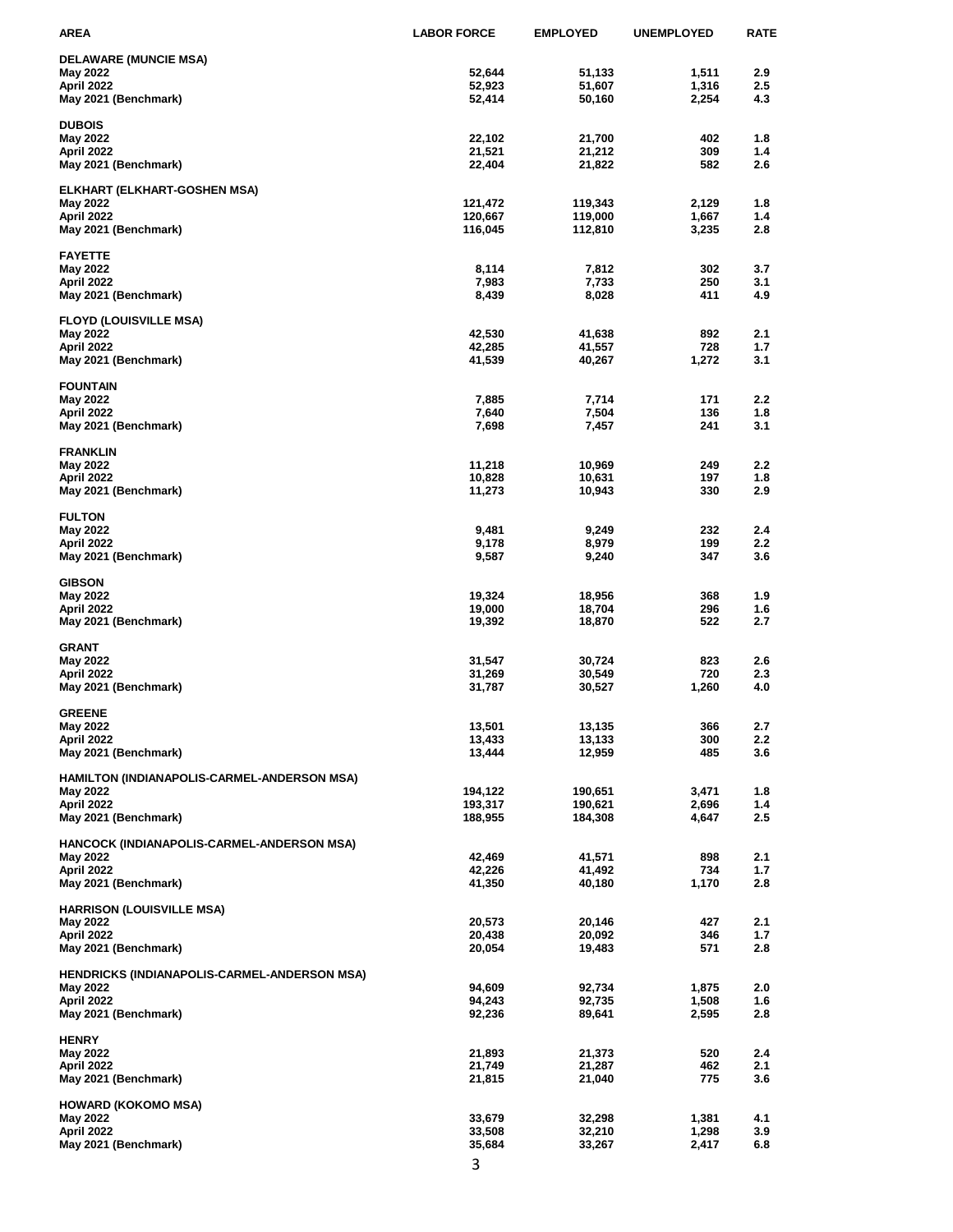| AREA                                                   | <b>LABOR FORCE</b> | <b>EMPLOYED</b> | <b>UNEMPLOYED</b> | <b>RATE</b>      |
|--------------------------------------------------------|--------------------|-----------------|-------------------|------------------|
| <b>HUNTINGTON</b>                                      |                    |                 |                   |                  |
| May 2022                                               | 18,140             | 17,756          | 384               | 2.1              |
| April 2022                                             | 17,956             | 17,557          | 399               | 2.2              |
| May 2021 (Benchmark)                                   | 18,175             | 17,631          | 544               | 3.0              |
| <b>JACKSON</b>                                         |                    |                 |                   |                  |
| May 2022                                               | 23,062             | 22,563          | 499               | $2.2\,$          |
| April 2022                                             | 22,754             | 22,339          | 415               | 1.8              |
| May 2021 (Benchmark)                                   | 23,308             | 22,532          | 776               | 3.3              |
| <b>JASPER (GARY MSA)</b>                               |                    |                 |                   |                  |
| May 2022                                               | 15,913             | 15,501          | 412               | 2.6              |
| April 2022                                             | 15,602             | 15,253          | 349               | $2.2\,$          |
| May 2021 (Benchmark)                                   | 15,579             | 14,936          | 643               | 4.1              |
| <b>JAY</b>                                             |                    |                 |                   |                  |
| May 2022                                               | 8,594              | 8,388           | 206               | 2.4              |
| April 2022                                             | 8,427              | 8,264           | 163               | 1.9              |
| May 2021 (Benchmark)                                   | 8,769              | 8,514           | 255               | 2.9              |
| <b>JEFFERSON</b>                                       |                    |                 |                   |                  |
| May 2022                                               | 14,888             | 14,540          | 348               | 2.3              |
| April 2022                                             | 14,633             | 14,360          | 273               | 1.9              |
| May 2021 (Benchmark)                                   | 14,982             | 14,448          | 534               | 3.6              |
| <b>JENNINGS</b>                                        |                    |                 |                   |                  |
| May 2022                                               | 13,455             | 13,120          | 335               | 2.5              |
| April 2022                                             | 13,262             | 12,960          | 302               | 2.3              |
| May 2021 (Benchmark)                                   | 13,511             | 12,987          | 524               | 3.9              |
|                                                        |                    |                 |                   |                  |
| JOHNSON (INDIANAPOLIS-CARMEL-ANDERSON MSA)<br>May 2022 | 86,390             | 84,704          | 1,686             | 2.0              |
| April 2022                                             | 85,952             | 84,598          | 1,354             | 1.6              |
| May 2021 (Benchmark)                                   | 84,283             | 81,870          | 2,413             | 2.9              |
| KNOX                                                   |                    |                 |                   |                  |
| May 2022                                               | 17,928             | 17,517          | 411               | 2.3              |
| April 2022                                             | 17,556             | 17,242          | 314               | 1.8              |
| May 2021 (Benchmark)                                   | 18,178             | 17,628          | 550               | 3.0              |
| <b>KOSCIUSKO</b>                                       |                    |                 |                   |                  |
| May 2022                                               | 40,588             | 39,763          | 825               | 2.0              |
| April 2022                                             | 39,661             | 38,997          | 664               | 1.7              |
| May 2021 (Benchmark)                                   | 41,008             | 39,782          | 1,226             | 3.0              |
| <b>LAGRANGE</b>                                        |                    |                 |                   |                  |
| May 2022                                               | 21,331             | 20,968          | 363               | 1.7              |
| April 2022                                             | 20,353             | 20,094          | 259               | 1.3              |
| May 2021 (Benchmark)                                   | 20,525             | 20,062          | 463               | 2.3              |
| LAKE (GARY MSA)                                        |                    |                 |                   |                  |
| May 2022                                               | 226,932            | 217,381         | 9,551             | 4.2              |
| April 2022                                             | 224,877            | 216,164         | 8,713             | 3.9              |
| May 2021 (Benchmark)                                   | 226,366            | 209,781         | 16,585            | 7.3              |
| LA PORTE (MICHIGAN CITY-LAPORTE MSA)                   |                    |                 |                   |                  |
| May 2022                                               | 46,609             | 45,111          | 1,498             | 3.2              |
| April 2022                                             | 46,285             | 44,899          | 1,386             | 3.0              |
| May 2021 (Benchmark)                                   | 46,590             | 43,961          | 2,629             | 5.6              |
| <b>LAWRENCE</b>                                        |                    |                 |                   |                  |
| May 2022                                               | 20,731             | 20,180          | 551               | 2.7              |
| April 2022                                             | 20,601             | 20,144          | 457               | $2.2\phantom{0}$ |
| May 2021 (Benchmark)                                   | 20,879             | 20,102          | 777               | 3.7              |
| <b>MADISON (INDIANAPOLIS-CARMEL-ANDERSON MSA)</b>      |                    |                 |                   |                  |
| May 2022                                               | 59,756             | 58,143          | 1,613             | 2.7              |
| April 2022                                             | 59,461             | 58,030          | 1,431             | 2.4              |
| May 2021 (Benchmark)                                   | 58,871             | 56,195          | 2,676             | 4.5              |
| <b>MARION (INDIANAPOLIS-CARMEL-ANDERSON MSA)</b>       |                    |                 |                   |                  |
| May 2022                                               | 504,091            | 490,195         | 13,896            | 2.8              |
| April 2022                                             | 503,130            | 490,544         | 12,586            | 2.5              |
| May 2021 (Benchmark)                                   | 498,614            | 473,952         | 24,662            | 4.9              |
| <b>MARSHALL</b>                                        |                    |                 |                   |                  |
| May 2022                                               | 22,714             | 22,246          | 468               | 2.1              |
| April 2022                                             | 22,213             | 21,849          | 364               | 1.6              |
| May 2021 (Benchmark)                                   | 22,522             | 21,880          | 642               | 2.9              |
| <b>MARTIN</b>                                          |                    |                 |                   |                  |
| May 2022                                               | 5,507              | 5,395           | 112               | 2.0              |
| April 2022                                             | 5,373              | 5,281           | 92                | 1.7              |
| May 2021 (Benchmark)                                   | 5,439              | 5,292           | 147               | 2.7              |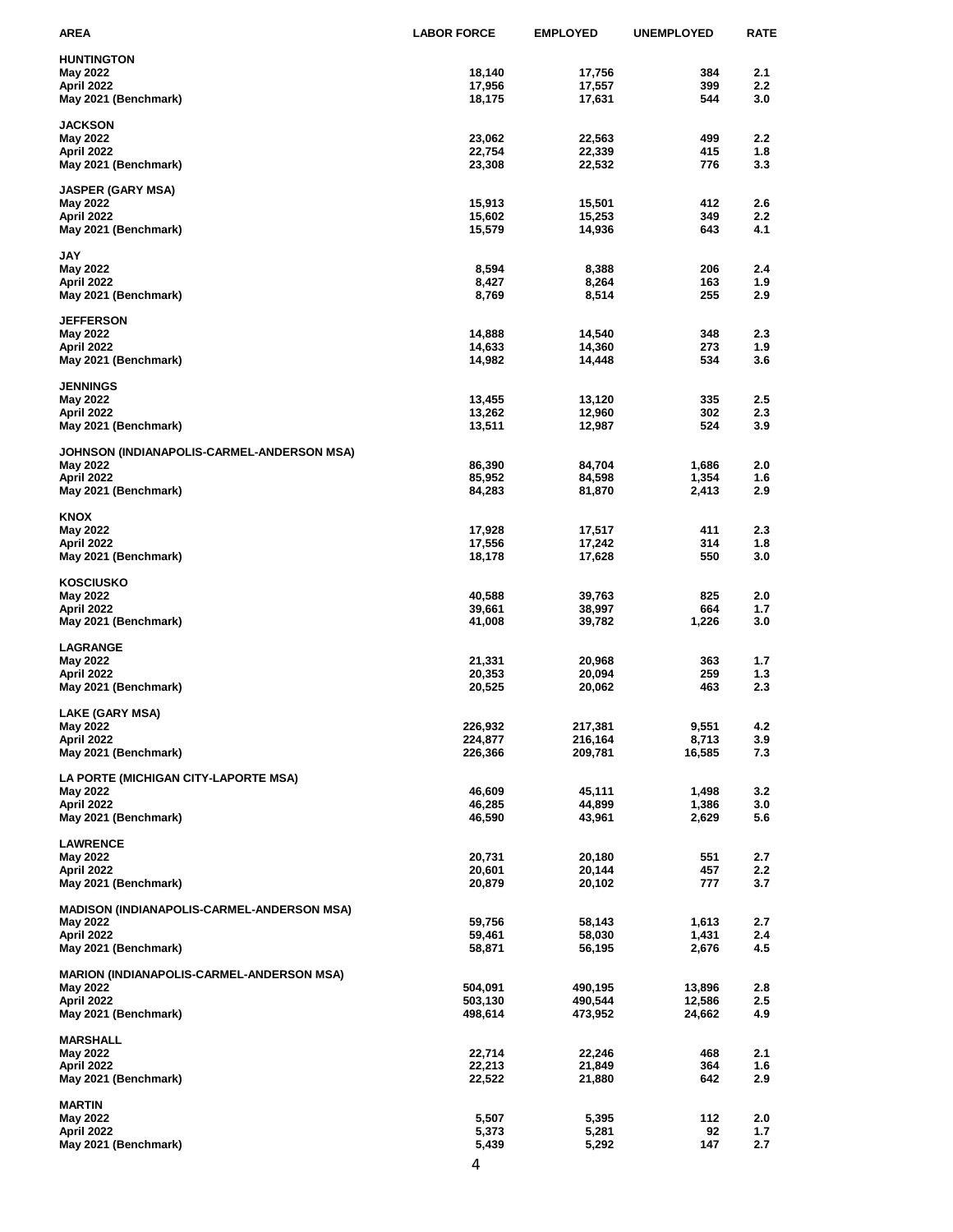| AREA                                      | <b>LABOR FORCE</b> | <b>EMPLOYED</b>  | <b>UNEMPLOYED</b> | <b>RATE</b> |
|-------------------------------------------|--------------------|------------------|-------------------|-------------|
| MIAMI                                     |                    |                  |                   |             |
| May 2022                                  | 14,527             | 14,085           | 442               | 3.0         |
| April 2022                                | 14,236             | 13,831           | 405               | 2.8         |
| May 2021 (Benchmark)                      | 15,139             | 14,409           | 730               | 4.8         |
| <b>MONROE (BLOOMINGTON MSA)</b>           |                    |                  |                   |             |
| May 2022                                  | 70,240             | 68,524           | 1,716             | 2.4         |
| April 2022                                | 72,344             | 71,097           | 1,247             | 1.7         |
| May 2021 (Benchmark)                      | 68,872             | 66,648           | 2,224             | 3.2         |
| <b>MONTGOMERY</b>                         |                    |                  |                   |             |
| May 2022                                  | 18,661             | 18,262           | 399               | 2.1         |
| April 2022                                | 18,384             | 18,066           | 318               | 1.7         |
| May 2021 (Benchmark)                      | 18,651             | 18,126           | 525               | 2.8         |
| MORGAN (INDIANAPOLIS-CARMEL-ANDERSON MSA) |                    |                  |                   |             |
| May 2022                                  | 37,018             | 36,199           | 819               | 2.2         |
| April 2022                                | 36,848             | 36,147           | 701               | 1.9         |
| May 2021 (Benchmark)                      | 36,156             | 34,997           | 1,159             | 3.2         |
| <b>NEWTON (GARY MSA)</b>                  |                    |                  |                   |             |
| May 2022                                  | 6,721              | 6,532            | 189               | 2.8         |
| April 2022                                | 6,581              | 6,419            | 162               | 2.5         |
| May 2021 (Benchmark)                      | 6,580              | 6,295            | 285               | 4.3         |
| <b>NOBLE</b>                              |                    |                  |                   |             |
| May 2022                                  | 21,464             | 20,946           | 518               | 2.4         |
| April 2022                                | 20,991             | 20,557           | 434               | 2.1         |
| May 2021 (Benchmark)                      | 22,257             | 21,432           | 825               | 3.7         |
|                                           |                    |                  |                   |             |
| OHIO (CINCINNATI MSA)<br>May 2022         | 3,154              | 3,093            | 61                | 1.9         |
| April 2022                                | 3,126              | 3,081            | 45                | 1.4         |
| May 2021 (Benchmark)                      | 3,124              | 3,042            | 82                | 2.6         |
|                                           |                    |                  |                   |             |
| <b>ORANGE</b><br>May 2022                 | 8,137              | 7,898            | 239               | 2.9         |
| April 2022                                | 7,964              | 7,763            | 201               | 2.5         |
| May 2021 (Benchmark)                      | 8,251              | 7,883            | 368               | 4.5         |
|                                           |                    |                  |                   |             |
| <b>OWEN (BLOOMINGTON MSA)</b><br>May 2022 | 9,258              | 9,007            | 251               | 2.7         |
| April 2022                                | 9,505              | 9,288            | 217               | 2.3         |
| May 2021 (Benchmark)                      | 9,101              | 8,754            | 347               | 3.8         |
|                                           |                    |                  |                   |             |
| <b>PARKE</b>                              | 7,139              |                  | 176               | 2.5         |
| May 2022<br>April 2022                    | 6,881              | 6,963<br>6,742   | 139               | 2.0         |
| May 2021 (Benchmark)                      | 7,037              | 6,818            | 219               | 3.1         |
|                                           |                    |                  |                   |             |
| <b>PERRY</b><br>May 2022                  | 8,767              | 8,568            | 199               | 2.3         |
| April 2022                                | 8,623              | 8,457            | 166               | 1.9         |
| May 2021 (Benchmark)                      | 8,906              | 8,611            | 295               | 3.3         |
|                                           |                    |                  |                   |             |
| <b>PIKE</b>                               | 5,782              | 5,645            | 137               | 2.4         |
| May 2022<br>April 2022                    | 5,660              | 5,536            | 124               | 2.2         |
| May 2021 (Benchmark)                      | 5,874              | 5,670            | 204               | 3.5         |
|                                           |                    |                  |                   |             |
| <b>PORTER (GARY MSA)</b><br>May 2022      | 85,302             |                  | 2,288             | 2.7         |
| April 2022                                | 84,487             | 83,014<br>82,523 | 1,964             | 2.3         |
| May 2021 (Benchmark)                      | 84,018             | 80,113           | 3,905             | 4.6         |
|                                           |                    |                  |                   |             |
| <b>POSEY (EVANSVILLE MSA)</b>             |                    |                  |                   |             |
| May 2022<br>April 2022                    | 13,074<br>13,025   | 12,793<br>12,799 | 281<br>226        | 2.1<br>1.7  |
| May 2021 (Benchmark)                      | 12,877             | 12,504           | 373               | 2.9         |
|                                           |                    |                  |                   |             |
| <b>PULASKI</b>                            | 6,514              |                  |                   |             |
| May 2022<br>April 2022                    | 6,354              | 6,369<br>6,226   | 145<br>128        | 2.2<br>2.0  |
| May 2021 (Benchmark)                      | 6,408              | 6,193            | 215               | 3.4         |
|                                           |                    |                  |                   |             |
| PUTNAM (INDIANAPOLIS-CARMEL-ANDERSON MSA) |                    |                  |                   |             |
| May 2022<br>April 2022                    | 16,793<br>16,636   | 16,379<br>16,311 | 414<br>325        | 2.5<br>2.0  |
| May 2021 (Benchmark)                      | 16,384             | 15,827           | 557               | 3.4         |
|                                           |                    |                  |                   |             |
| <b>RANDOLPH</b>                           |                    |                  |                   |             |
| May 2022<br>April 2022                    | 12,506<br>12,065   | 12,239<br>11,827 | 267<br>238        | 2.1<br>2.0  |
| May 2021 (Benchmark)                      | 12,141             | 11,753           | 388               | 3.2         |
|                                           |                    |                  |                   |             |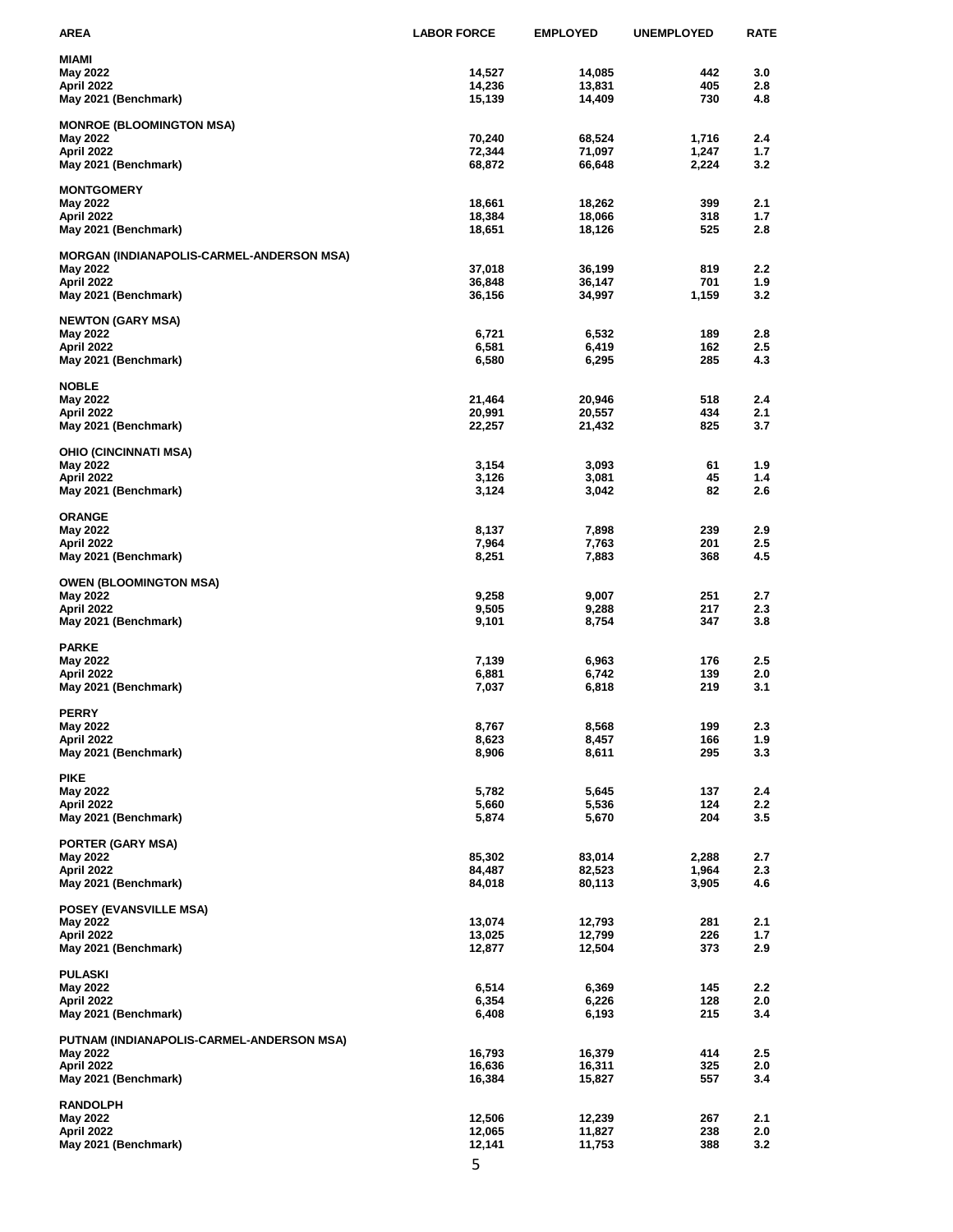| AREA                                                  | <b>LABOR FORCE</b> | <b>EMPLOYED</b>  | <b>UNEMPLOYED</b> | <b>RATE</b> |
|-------------------------------------------------------|--------------------|------------------|-------------------|-------------|
| <b>RIPLEY</b>                                         |                    |                  |                   |             |
| May 2022                                              | 13,304             | 12,998           | 306               | 2.3         |
| April 2022                                            | 13,218             | 12,972           | 246               | 1.9         |
| May 2021 (Benchmark)                                  | 13,663             | 13,244           | 419               | 3.1         |
| <b>RUSH</b>                                           |                    |                  |                   |             |
| May 2022                                              | 8,974              | 8,788            | 186               | 2.1         |
| April 2022                                            | 8,735              | 8,579            | 156               | 1.8         |
| May 2021 (Benchmark)                                  | 8,869              | 8,595            | 274               | 3.1         |
| SAINT JOSEPH (SOUTH BEND-MISHAWAKA MSA)               |                    |                  |                   |             |
| May 2022                                              | 132,873            | 129,295          | 3,578             | 2.7         |
| April 2022                                            | 132,119            | 129,021          | 3,098             | 2.3         |
| May 2021 (Benchmark)                                  | 131,843            | 125,749          | 6,094             | 4.6         |
| <b>SCOTT (LOUISVILLE MSA)</b>                         |                    |                  |                   |             |
| May 2022                                              | 10,621             | 10,323           | 298               | 2.8         |
| April 2022                                            | 10,557             | 10,299           | 258               | 2.4<br>4.3  |
| May 2021 (Benchmark)                                  | 10,434             | 9,981            | 453               |             |
| SHELBY (INDIANAPOLIS-CARMEL-ANDERSON MSA)             |                    |                  |                   |             |
| May 2022                                              | 23,587             | 23,073           | 514               | 2.2         |
| April 2022<br>May 2021 (Benchmark)                    | 23,442<br>23,102   | 23,013<br>22,299 | 429<br>803        | 1.8<br>3.5  |
|                                                       |                    |                  |                   |             |
| <b>SPENCER</b>                                        |                    |                  |                   |             |
| May 2022                                              | 10,807             | 10,576           | 231               | 2.1         |
| April 2022                                            | 10,411<br>10,951   | 10,220<br>10,649 | 191<br>302        | 1.8<br>2.8  |
| May 2021 (Benchmark)                                  |                    |                  |                   |             |
| STARKE                                                |                    |                  |                   |             |
| May 2022                                              | 9,515              | 9,235            | 280               | 2.9         |
| April 2022<br>May 2021 (Benchmark)                    | 9,297<br>9,704     | 9,049<br>9,244   | 248<br>460        | 2.7<br>4.7  |
|                                                       |                    |                  |                   |             |
| <b>STEUBEN</b>                                        |                    |                  |                   |             |
| May 2022                                              | 20,118             | 19,759           | 359<br>285        | 1.8<br>1.4  |
| April 2022<br>May 2021 (Benchmark)                    | 19,890<br>19,544   | 19,605<br>18,985 | 559               | 2.9         |
|                                                       |                    |                  |                   |             |
| <b>SULLIVAN (TERRE HAUTE MSA)</b>                     |                    |                  |                   |             |
| May 2022<br>April 2022                                | 8,105<br>8,024     | 7,871<br>7,813   | 234<br>211        | 2.9<br>2.6  |
| May 2021 (Benchmark)                                  | 7,961              | 7,620            | 341               | 4.3         |
|                                                       |                    |                  |                   |             |
| <b>SWITZERLAND</b>                                    |                    |                  |                   |             |
| May 2022<br>April 2022                                | 4,538<br>4,557     | 4,418<br>4,455   | 120<br>102        | 2.6<br>2.2  |
| May 2021 (Benchmark)                                  | 4,708              | 4,530            | 178               | 3.8         |
|                                                       |                    |                  |                   |             |
| TIPPECANOE (LAFAYETTE-WEST LAFAYETTE MSA)<br>May 2022 | 96,831             | 94,493           | 2,338             | 2.4         |
| April 2022                                            | 96,525             | 94,716           | 1,809             | 1.9         |
| May 2021 (Benchmark)                                  | 93,759             | 90,282           | 3,477             | 3.7         |
|                                                       |                    |                  |                   |             |
| <b>TIPTON</b><br>May 2022                             | 9,014              | 8,820            | 194               | 2.2         |
| April 2022                                            | 8,805              | 8,641            | 164               | 1.9         |
| May 2021 (Benchmark)                                  | 9,046              | 8,717            | 329               | 3.6         |
|                                                       |                    |                  |                   |             |
| UNION (CINCINNATI MSA)<br>May 2022                    | 3,545              | 3,474            | 71                | 2.0         |
| April 2022                                            | 3,491              | 3,431            | 60                | 1.7         |
| May 2021 (Benchmark)                                  | 3,499              | 3,410            | 89                | 2.5         |
| <b>VANDERBURGH (EVANSVILLE MSA)</b>                   |                    |                  |                   |             |
| May 2022                                              | 92,514             | 90,186           | 2,328             | 2.5         |
| April 2022                                            | 92,837             | 90,842           | 1,995             | 2.1         |
| May 2021 (Benchmark)                                  | 91,978             | 88,264           | 3,714             | 4.0         |
| <b>VERMILLION (TERRE HAUTE MSA)</b>                   |                    |                  |                   |             |
| May 2022                                              | 6,663              | 6,465            | 198               | 3.0         |
| April 2022                                            | 6,604              | 6,425            | 179               | 2.7         |
| May 2021 (Benchmark)                                  | 6,528              | 6,261            | 267               | 4.1         |
| <b>VIGO (TERRE HAUTE MSA)</b>                         |                    |                  |                   |             |
| May 2022                                              | 46,459             | 45,078           | 1,381             | 3.0         |
| April 2022                                            | 46,339             | 45,153           | 1,186             | 2.6         |
| May 2021 (Benchmark)                                  | 45,930             | 43,708           | 2,222             | 4.8         |
| <b>WABASH</b>                                         |                    |                  |                   |             |
| May 2022                                              | 14,677             | 14,350           | 327               | 2.2         |
| April 2022                                            | 14,343             | 14,067           | 276               | 1.9         |
| May 2021 (Benchmark)                                  | 14,651             | 14,191           | 460               | 3.1         |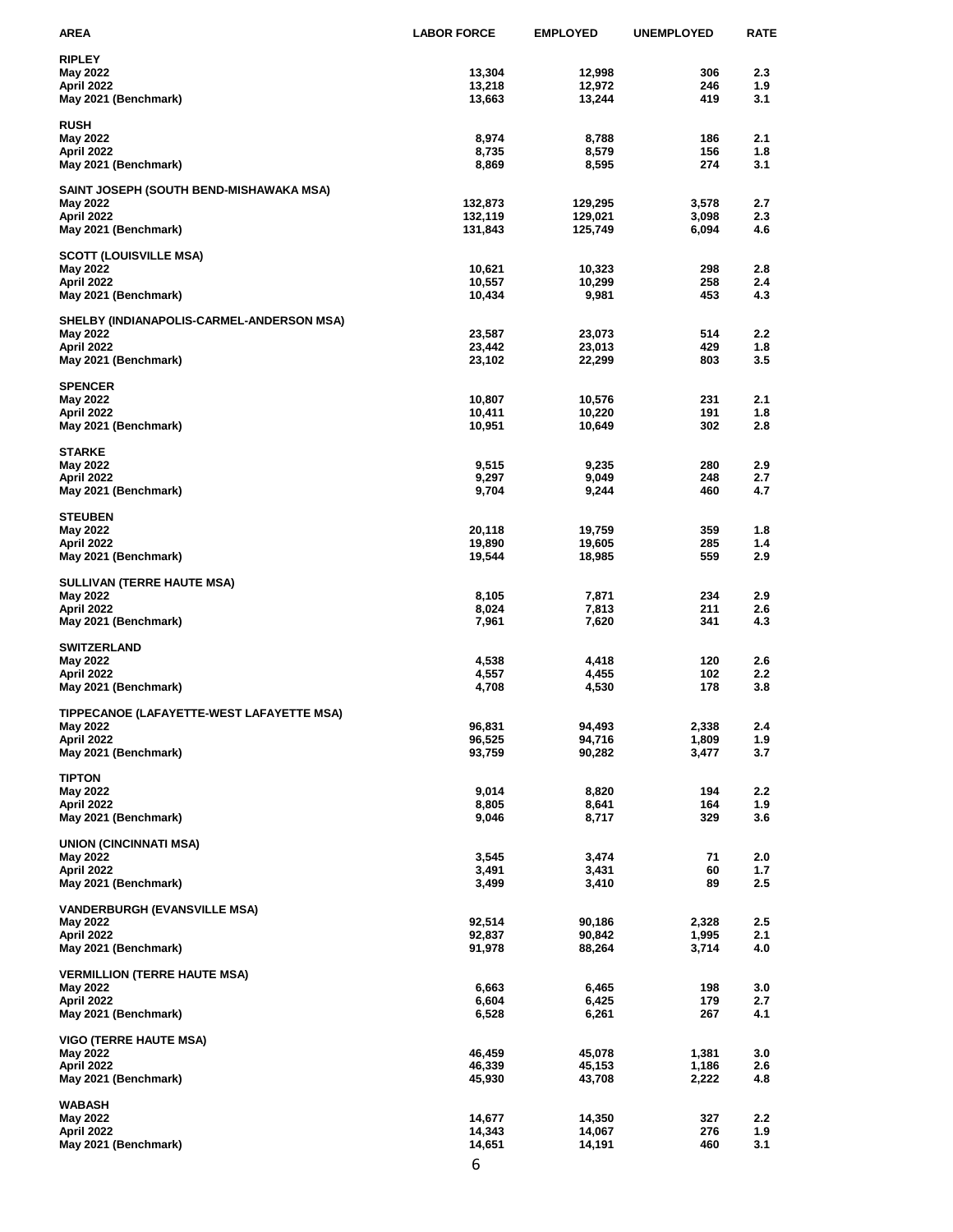| AREA                               | <b>LABOR FORCE</b>                     | <b>EMPLOYED</b>  | <b>UNEMPLOYED</b> | <b>RATE</b> |
|------------------------------------|----------------------------------------|------------------|-------------------|-------------|
| <b>WARREN</b>                      |                                        |                  |                   |             |
| May 2022                           | 4,142                                  | 4,054            | 88                | 2.1         |
| April 2022                         | 4,033                                  | 3,960            | 73                | 1.8         |
| May 2021 (Benchmark)               | 4,026                                  | 3,903            | 123               | 3.1         |
| <b>WARRICK (EVANSVILLE MSA)</b>    |                                        |                  |                   |             |
| May 2022                           | 32,351                                 | 31,661           | 690               | 2.1         |
| April 2022                         | 32,452                                 | 31,884           | 568               | 1.8         |
| May 2021 (Benchmark)               | 31,916                                 | 30,989           | 927               | 2.9         |
| <b>WASHINGTON (LOUISVILLE MSA)</b> |                                        |                  |                   |             |
| May 2022                           | 13,871                                 | 13,574           | 297               | 2.1         |
| April 2022                         | 13,650                                 | 13,402           | 248               | 1.8         |
| May 2021 (Benchmark)               | 13,571                                 | 13,111           | 460               | 3.4         |
| WAYNE                              |                                        |                  |                   |             |
| May 2022                           | 29,416                                 | 28,633           | 783               | 2.7         |
| April 2022                         | 28,893                                 | 28,238           | 655               | 2.3         |
| May 2021 (Benchmark)               | 29,735                                 | 28,566           | 1,169             | 3.9         |
| <b>WELLS (FORT WAYNE MSA)</b>      |                                        |                  |                   |             |
| May 2022                           | 14,343                                 | 14,070           | 273               | 1.9         |
| April 2022                         | 14,129                                 | 13,892           | 237               | 1.7         |
| May 2021 (Benchmark)               | 13,916                                 | 13,530           | 386               | 2.8         |
|                                    |                                        |                  |                   |             |
| <b>WHITE</b>                       |                                        |                  | 260               |             |
| May 2022<br>April 2022             | 13,352<br>12,872                       | 13,092<br>12,656 | 216               | 1.9<br>1.7  |
| May 2021 (Benchmark)               | 13,544                                 | 13,163           | 381               | 2.8         |
|                                    |                                        |                  |                   |             |
| <b>WHITLEY (FORT WAYNE MSA)</b>    |                                        |                  |                   |             |
| May 2022                           | 17,858<br>17,667                       | 17,508           | 350<br>311        | 2.0<br>1.8  |
| April 2022<br>May 2021 (Benchmark) | 17,357                                 | 17,356<br>16,841 | 516               | 3.0         |
|                                    |                                        |                  |                   |             |
|                                    | <b>CITIES (Population over 25,000)</b> |                  |                   |             |
| <b>ANDERSON CITY</b>               |                                        |                  |                   |             |
| May 2022                           | 23,512                                 | 22,726           | 786               | 3.3         |
| April 2022                         | 23,400                                 | 22,682           | 718               | 3.1         |
| May 2021 (Benchmark)               | 23,371                                 | 21,965           | 1,406             | 6.0         |
| <b>BLOOMINGTON CITY</b>            |                                        |                  |                   |             |
| May 2022                           | 38,420                                 | 37,389           | 1,031             | 2.7         |
| April 2022                         | 39,480                                 | 38,793           | 687               | 1.7         |
| May 2021 (Benchmark)               | 37,655                                 | 36,366           | 1,289             | 3.4         |
| <b>BROWNSBURG TOWN</b>             |                                        |                  |                   |             |
| May 2022                           | 16,226                                 | 15,947           | 279               | 1.7         |
| April 2022                         | 16,156                                 | 15,947           | 209               | 1.3         |
| May 2021 (Benchmark)               | 15,868                                 | 15,415           | 453               | 2.9         |
| <b>CARMEL CITY</b>                 |                                        |                  |                   |             |
| May 2022                           | 56,292                                 | 55,308           | 984               | 1.7         |
| April 2022                         | 56,026                                 | 55,299           | 727               | 1.3         |
| May 2021 (Benchmark)               | 54,682                                 | 53,468           | 1,214             | $2.2\,$     |
| <b>COLUMBUS CITY</b>               |                                        |                  |                   |             |
| May 2022                           | 24,945                                 | 24,408           | 537               | 2.2         |
| April 2022                         | 24,783                                 | 24,392           | 391               | 1.6         |
| May 2021 (Benchmark)               | 24,753                                 | 23,936           | 817               | 3.3         |
|                                    |                                        |                  |                   |             |
| <b>CROWN POINT</b><br>May 2022     | 15,557                                 | 15,133           | 424               | 2.7         |
| April 2022                         | 15,478                                 | 15,048           | 430               | 2.8         |
| May 2021 (Benchmark)               | 15,268                                 | 14,604           | 664               | 4.3         |
|                                    |                                        |                  |                   |             |
| <b>EAST CHICAGO CITY</b>           |                                        |                  |                   |             |
| May 2022<br>April 2022             | 9,630<br>9,521                         | 9,047<br>8,996   | 583<br>525        | 6.1<br>5.5  |
| May 2021 (Benchmark)               | 9,988                                  | 8,731            | 1,257             | 12.6        |
|                                    |                                        |                  |                   |             |
| <b>ELKHART CITY</b>                |                                        |                  |                   |             |
| May 2022                           | 28,056                                 | 27,451           | 605               | 2.2         |
| April 2022<br>May 2021 (Benchmark) | 27,897<br>26,940                       | 27,372<br>25,949 | 525<br>991        | 1.9<br>3.7  |
|                                    |                                        |                  |                   |             |
| <b>EVANSVILLE CITY</b>             |                                        |                  |                   |             |
| May 2022                           | 57,880                                 | 56,323           | 1,557             | 2.7         |
| April 2022                         | 58,101                                 | 56,732           | 1,369             | 2.4         |
| May 2021 (Benchmark)               | 57,916                                 | 55,122           | 2,794             | 4.8         |
| <b>FISHERS CITY</b>                |                                        |                  |                   |             |
| May 2022                           | 55,234                                 | 54,260           | 974               | 1.8         |
| April 2022                         | 55,042                                 | 54,252           | 790               | 1.4         |
| May 2021 (Benchmark)               | 53,737                                 | 52,455           | 1,282             | 2.4         |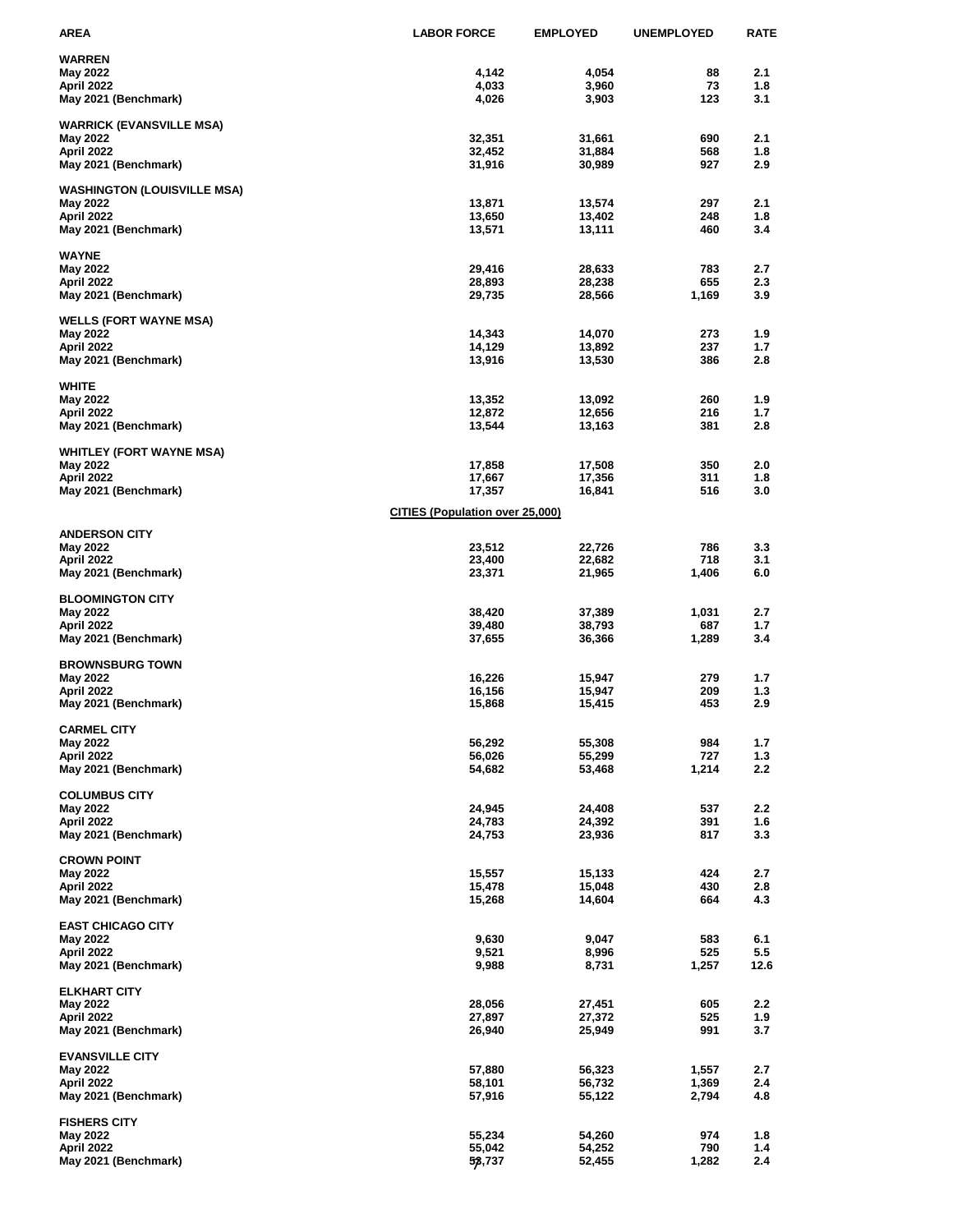| AREA                                        | <b>LABOR FORCE</b> | <b>EMPLOYED</b>    | <b>UNEMPLOYED</b> | <b>RATE</b>      |
|---------------------------------------------|--------------------|--------------------|-------------------|------------------|
| <b>FORT WAYNE CITY</b>                      |                    |                    |                   |                  |
| May 2022                                    | 131,085            | 127,699            | 3,386             | 2.6              |
| April 2022                                  | 130,290            | 127,018            | 3,272             | 2.5              |
| May 2021 (Benchmark)                        | 128,776            | 122,906            | 5,870             | 4.6              |
| <b>FRANKLIN CITY</b>                        |                    |                    |                   |                  |
| May 2022                                    | 12,780             | 12,512             | 268               | 2.1              |
| April 2022                                  | 12,717             | 12,496             | 221               | 1.7              |
| May 2021 (Benchmark)                        | 12,498             | 12,093             | 405               | 3.2              |
| <b>GARY CITY</b>                            |                    |                    |                   |                  |
| May 2022                                    | 26,203             | 24,259             | 1,944             | 7.4              |
| April 2022                                  | 25,907             | 24,124             | 1,783             | 6.9              |
| May 2021 (Benchmark)                        | 27,420             | 23,411             | 4,009             | 14.6             |
| <b>GOSHEN CITY</b>                          |                    |                    |                   |                  |
| May 2022                                    | 19,307             | 18,962             | 345               | 1.8              |
| April 2022                                  | 19,161             | 18,907             | 254               | 1.3              |
| May 2021 (Benchmark)                        | 18,426             | 17,924             | 502               | 2.7              |
| <b>GREENWOOD CITY</b>                       |                    |                    |                   |                  |
| May 2022                                    | 32,197             | 31,503             | 694               | 2.2              |
| April 2022                                  | 32,007             | 31,464             | 543               | 1.7              |
| May 2021 (Benchmark)                        | 31,470             | 30,449             | 1,021             | 3.2              |
| <b>HAMMOND CITY</b>                         |                    |                    |                   |                  |
| May 2022                                    | 33,379             | 31,822             | 1,557             | 4.7              |
| April 2022                                  | 33,025             | 31,644             | 1,381             | 4.2              |
| May 2021 (Benchmark)                        | 33,697             | 30,710             | 2,987             | 8.9              |
|                                             |                    |                    |                   |                  |
| <b>HOBART CITY</b><br>May 2022              | 14,501             | 13,798             | 703               | 4.8              |
| April 2022                                  | 14,260             | 13,721             | 539               | 3.8              |
| May 2021 (Benchmark)                        | 14,277             | 13,316             | 961               | 6.7              |
|                                             |                    |                    |                   |                  |
| <b>INDIANAPOLIS CITY (CONS)</b><br>May 2022 | 461,806            | 449,030            | 12,776            | 2.8              |
| April 2022                                  | 460,845            | 449,350            | 11,495            | 2.5              |
| May 2021 (Benchmark)                        | 457,007            | 434,151            | 22,856            | 5.0              |
|                                             |                    |                    |                   |                  |
| <b>INDIANAPOLIS CITY (CORE)</b>             | 456,837            |                    | 12,647            | 2.8              |
| May 2022<br>April 2022                      | 455,900            | 444,190<br>444,506 | 11,394            | 2.5              |
| May 2021 (Benchmark)                        | 452,107            | 429,471            | 22,636            | 5.0              |
|                                             |                    |                    |                   |                  |
| <b>JEFFERSONVILLE CITY</b><br>May 2022      | 26,039             | 25,472             | 567               | $2.2\phantom{0}$ |
| April 2022                                  | 25,926             | 25,436             | 490               | 1.9              |
| May 2021 (Benchmark)                        | 25,615             | 24,636             | 979               | 3.8              |
|                                             |                    |                    |                   |                  |
| <b>KOKOMO CITY</b><br>May 2022              | 23,222             | 22,185             | 1,037             | 4.5              |
| April 2022                                  | 23,095             | 22,124             | 971               | 4.2              |
| May 2021 (Benchmark)                        | 24,687             | 22,850             | 1,837             | 7.4              |
|                                             |                    |                    |                   |                  |
| <b>LAFAYETTE CITY</b><br>May 2022           | 37,201             | 36,193             | 1,008             | 2.7              |
| April 2022                                  | 37,173             | 36,279             | 894               | 2.4              |
| May 2021 (Benchmark)                        | 36,416             | 34,580             | 1,836             | 5.0              |
|                                             |                    |                    |                   |                  |
| <b>LAWRENCE TOWN</b><br>May 2022            | 27,537             | 26,847             | 690               | 2.5              |
| April 2022                                  | 27,569             | 26,867             | 702               | 2.5              |
| May 2021 (Benchmark)                        | 27,008             | 25,958             | 1,050             | 3.9              |
|                                             |                    |                    |                   |                  |
| <b>MARION CITY</b><br>May 2022              | 12,336             | 11,993             | 343               | 2.8              |
| April 2022                                  | 12,227             | 11,924             | 303               | 2.5              |
| May 2021 (Benchmark)                        | 12,526             | 11,916             | 610               | 4.9              |
|                                             |                    |                    |                   |                  |
| <b>MERRILLVILLE TOWN</b>                    | 16,699             | 15,933             | 766               | 4.6              |
| May 2022<br>April 2022                      | 16,527             | 15,844             | 683               | 4.1              |
| May 2021 (Benchmark)                        | 16,944             | 15,376             | 1,568             | 9.3              |
|                                             |                    |                    |                   |                  |
| <b>MICHIGAN CITY CITY</b>                   | 12,372             |                    |                   |                  |
| May 2022<br>April 2022                      | 12,301             | 11,922<br>11,866   | 450<br>435        | 3.6<br>3.5       |
| May 2021 (Benchmark)                        | 12,618             | 11,618             | 1,000             | 7.9              |
|                                             |                    |                    |                   |                  |
| <b>MISHAWAKA CITY</b>                       |                    |                    |                   |                  |
| May 2022<br>April 2022                      | 26,098<br>25,930   | 25,389<br>25,335   | 709<br>595        | 2.7<br>2.3       |
| May 2021 (Benchmark)                        | 25,748             | 24,693             | 1,055             | 4.1              |
|                                             |                    |                    |                   |                  |